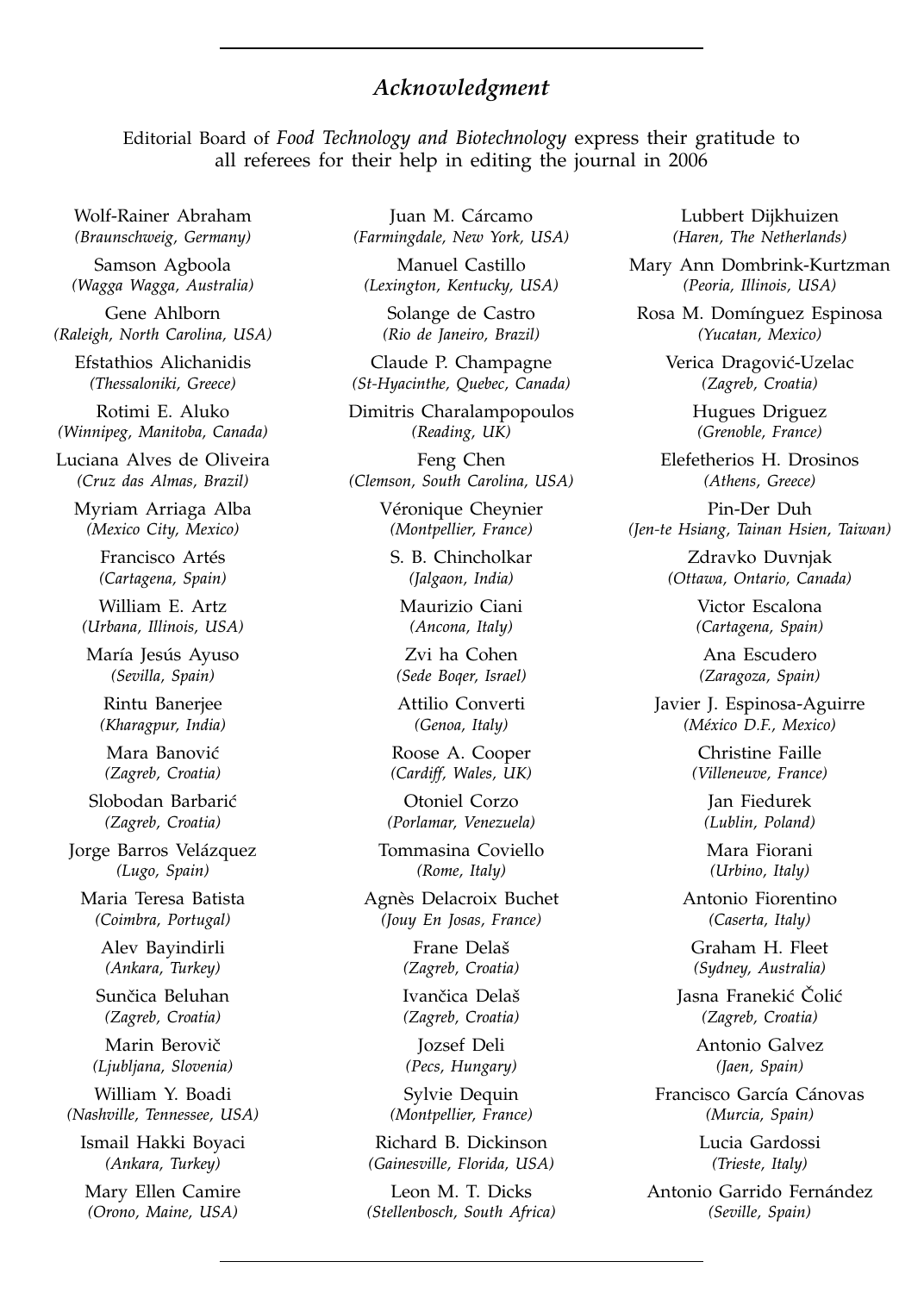Christian Gertz *(Hagen, Germany)*

Raja Ghosh *(Hamilton, Canada)*

Maria Isabel Gil *(Murcia, Spain)*

Tatiana Giraud *(Orsay, France)*

Marco Gobbetti *(Bari, Italy)*

Eleni Gomes *(Sao Jose Dos Campos, Brazil)*

> Isabel González *(Madrid, Spain)*

Božidar Grabarić *(Zagreb, Croatia)*

Slobodan Grba *(Zagreb, Croatia)*

Ralf Greiner *(Karlsruhe, Germany)*

Jean-Bernard Gros *(Aubière, France)*

Carlos Grosso *(Campinas, São Paulo, Brazil)*

Denise Maria Guimarães Freire *(Rio de Janeiro, Brazil)*

Paramasamy Gunasekaran *(Madurai, India)*

Munishwar N. Gupta *(New Delhi, India)*

> Rani Gupta *(New Delhi, India)*

Danko Hajsig *(Rakov Potok, Croatia)*

Jian-Rong Han *(Taiyuan, PR China)*

Yong D. Hang *(Geneva, New York, USA)*

Dimitris G. Hatzinikolaou *(Attica, Greece)*

Palatasa Havea *(Palmerston North, New Zealand)*

> Ernst Heinz *(Hamburg, Germany)*

Thomas Henick-Kling *(Geneva, New York, USA)*

Paul A. Henschke *(Glen Osmond, Australia)* Manuel Hernandez-Cordoba *(Murcia, Spain)*

> Christian Hertel *(Stuttgart, Germany)*

Janez Hribar *(Ljubljana, Slovenia)*

Dubravka Hršak *(Zagreb, Croatia)*

Xiao Ping Huang *(Chongqing, PR China)*

> Andres Illanes *(Valparaiso, Chile)*

**Durdica Ivanec** *(Zagreb, Croatia)*

Gareth J. S. Jenkins *(Swansea, UK)*

Yue Jiang *(Hong Kong, PR China)*

Yueming M. Jiang *(Guangdong, PR China)*

Vinod Kumar Joshi *(Solan, India)*

Zorica Jurković *(Osijek, Croatia)*

Kazuaki Kakehi *(Higashiosaka, Japan)*

Maria Kanellaki *(Patras, Greece)*

Marijan Katalenić *(Zagreb, Croatia)*

Carlos Kemmelmeier *(Maringá, Brazil)*

> Zohar Kerem *(Rehovot, Israel)*

Se-Kwon Kim *(Busan, South Korea)*

Seung Wook Kim *(Seoul, South Korea)*

Želiko Knez *(Maribor, Slovenia)*

Olivera Koprivnjak *(Zagreb, Croatia)*

> Blaženka Kos *(Zagreb, Croatia)*

Y. Kourkoutas *(Patras, Greece)*

Branko Kozulić *(Cham, Switzerland)*

Hari Krishna Sajja *(Atlanta, Georgia, USA)*

Hordur G. Kristinsson *(Gainesville, Florida, USA)*

> Zelimir Kurtanjek *(Zagreb, Croatia)*

Joong-Ho Kwon *(Taegu, South Korea)*

Sílvia Lacorte *(Barcelona, Spain)*

Teresa Lafuente *(Valencia, Spain)*

Hsi-Mei Lai *(Taipei, Taiwan)*

Céline Laroche *(Aubière, France)*

Christian Larroche *(Aubière, France)*

Marcia Cristiane Martins Ribeiro Leal *(Rio de Janeiro, Brazil)*

> Chang Y. Lee *(Geneva, New York, USA)*

Xingen Lei *(Ithaca, New York, USA)*

Mary Beth Leigh *(East Lansing, Minnesota, USA)*

> Vesna Lelas *(Zagreb, Croatia)*

Frédéric Leroy *(Brussels, Belgium)*

Sittiwat Lertsiri *(Bangkok, Thailand)*

Branka Levaj *(Zagreb, Croatia)*

James C. Linden *(Fort Collins, Colorado, USA)*

Yu H. Liu *(Guangzhou, PR China)*

Tomislav Lovrić *(Zagreb, Croatia)*

Datta Madamwar *(Vallabh Vidyanagar, India)*

> F. Xavier Malcata *(Oporto, Portugal)*

Marisa Manzano *(Udine, Italy)*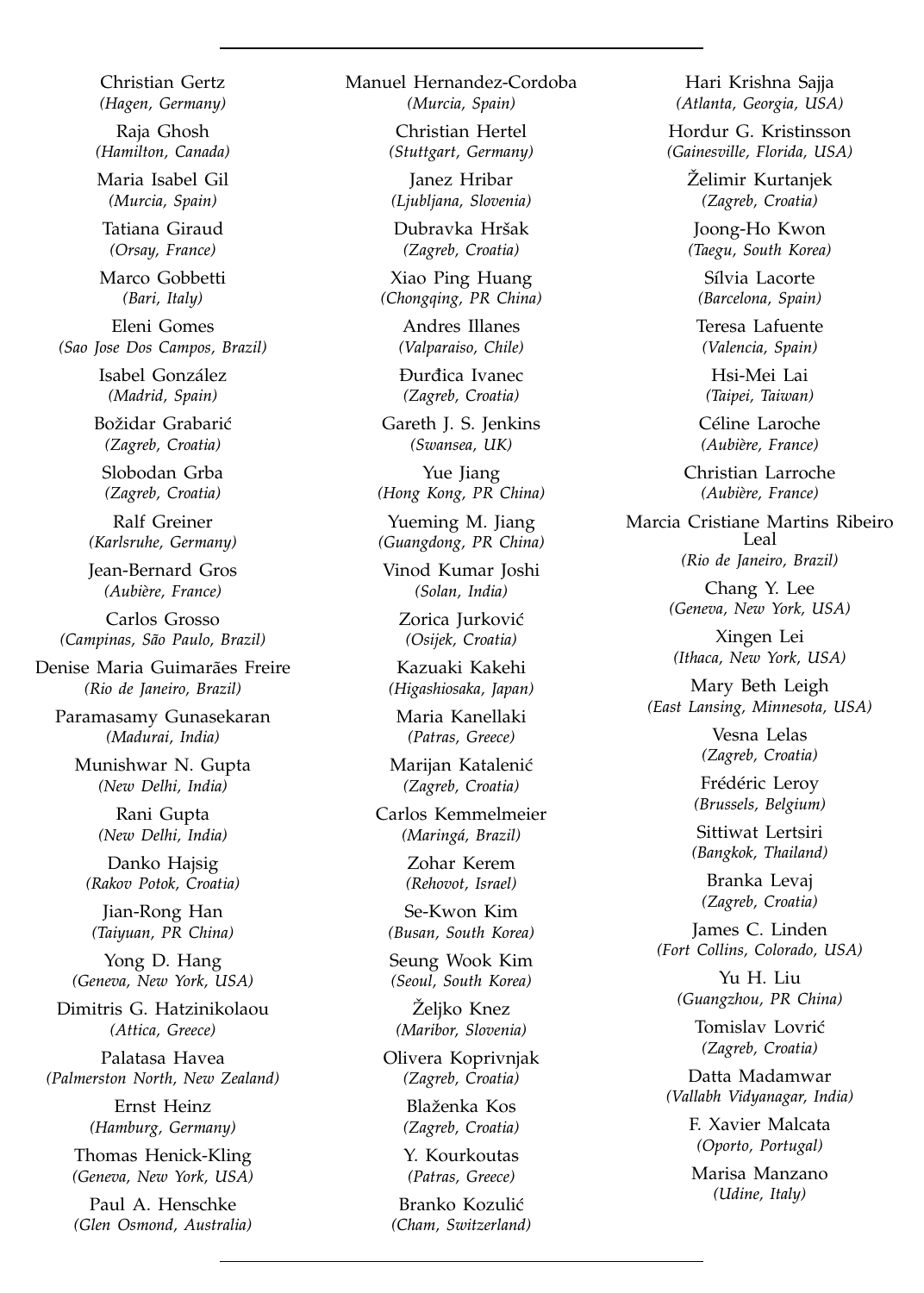Carlos A. B. De Maria *(Rio de Janeiro, Brazil)*

Károly Márialigeti *(Budapest, Hungary)*

Vladimir Marić *(Zagreb, Croatia)*

Olof Mårtensson *(Lund, Sweden)*

Miguel Angel Martínez-Téllez *(Sonora, Mexico)*

> John L. McKillip *(Muncie, Indiana, USA)*

Henny van der Mei *(Groningen, The Netherlands)*

> Philippe Michaud *(Aubière, France)*

Stjepan Milardović *(Zagreb, Croatia)*

> Boris Mildner *(Zagreb, Croatia)*

Alyson E. Mitchell *(Davis, California, USA)*

Peter C. Molan *(Hamilton, New Zealand)*

Alcina Maria Miranda Bernardo de Morais *(Porto, Portugal)*

M. Victoria Moreno-Arribas *(Madrid, Spain)*

> Fernanda Mozzi *(Tucumán, Argentina)*

Vladimir Mrša *(Zagreb, Croatia)*

Edward J. Mullaney *(Ithaca, New York, USA)*

Sungyoung Mun *(Seoul, South Korea)*

Kesavan Madhavan Nampoothiri *(Trivandrum, India)*

Aguinaldo José do Nascimento *(Curitiba, Paraná, Brazil)*

Josefa M. Navarro Acosta *(Murcia, Spain)*

> Franc Viktor Nekrep *(Ljubljana, Slovenia)*

Matteo Alessandro Del Nobile *(Naples, Italy)*

Rob Nout *(Wageningen, The Netherlands)*

> Tae-Kwang Oh *(Taejon, South Korea)*

B. Dave Oomah *(Summerland, British Columbia, Canada)*

> David Owens *(Reading, Berks, UK)*

Phil C. B. Page *(Leics, UK)*

Ashok Pandey *(Trivandrum, India)*

Juan Carlos Parajó Liñares *(Ourense, Spain)*

> Kwan Hwa Park *(Seoul, South Korea)*

Lorenzo Pastrana *(Ourense, Spain)*

Kamlesh C. Patel *(Gujarat, India)*

Sarvamangala Rajendra Patil *(Gulbarga, India)*

> Francesca Patrignani *(Cesena, Italy)*

Ricardo Perez-Correa *(Santiago, Chile)*

> Antonia Picon *(Madrid, Spain)*

Vlasta Piližota *(Osijek, Croatia)*

Véronique Planchot *(Nantes, France)*

Alan P. Pollnitz *(Glen Osmond, Australia)*

> Marion Pommet *(Montpellier, France)*

Parukuttyamma Prema *(Trivandrum, India)*

Maria Teresa Pretel *(Orihuela, Spain)*

Hansjörg Prillinger *(Vienna, Austria)*

> Desanka Rade *(Zagreb, Croatia)*

Yovita Rahardjo *(Wageningen, The Netherlands)*

Muhammad Ibrahim Rajoka *(Faisalabad, Pakistan)*

Manuel Ramírez *(Badajoz, Spain)*

Navin K. Rastogi *(Mysore, India)*

Udo Rau *(Braunschweig, Germany)*

Ganesharanee Ravindran *(Palmerston North, New Zealand)*

> Kati Réczey *(Budapest, Hungary)*

Gopal Reddy *(Hyderabad, India)*

Antonio Rescigno *(Monserrato, Italy)*

Jong Whan Rhim *(Choongham, South Korea)*

> Irena Rogelj *(Ljubljana, Slovenia)*

Manuel G. Roig *(Salamanca, Spain)*

Jordi Rovira *(Burgos, Spain)*

Denis Roy *(Québec, Canada)*

Badal C. Saha *(Peoria, Illinois, USA)*

Hari Krishna Sajja *(Atlanta, Georgia, USA)*

Jean-Michel Salmon *(Montpellier, France)*

María Angeles Sanromán Braga *(Vigo, Spain)*

> Agnes Sass-Kiss *(Budapest, Hungary)*

T. Satyanarayana *(New Delhi, India)*

Javier Saurina *(Barcelona, Spain)*

Mario Schirra *(Oristano, Italy)*

Nagendra Shah *(Melbourne, Australia)*

Arun Dev Sharma *(Punjab, India)*

John Shi *(Guelph, Ontario, Canada)*

> Ing-Lung Shih *(Changhua, Taiwan)*